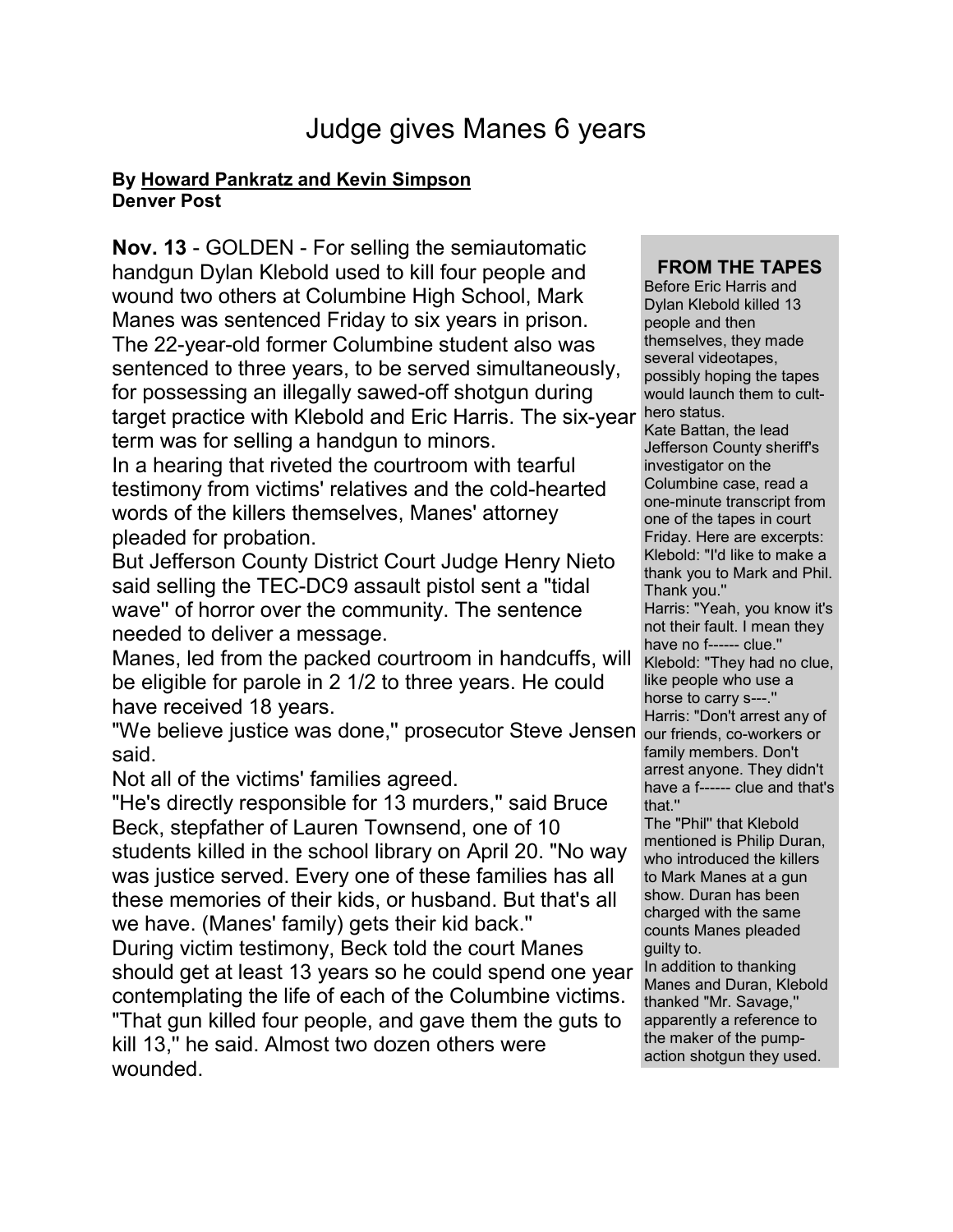Sue Petrone, whose 15-year-old son, Daniel Rohrbough, was killed, said she felt empty after hearing the sentence.

"This was a no-win situation,'' she said. "It's just a bad thing. I'm not jumping for joy by any means. But it was in the range of what we expected.''

For some of the victims' families, the most difficult part was listening to defense arguments that cast Manes as a young man who overcame a troubled childhood - including drug use - to become a man of good character. "Having that attorney talk about how wonderful Mark Manes is, that was tough,'' said Coni Sanders, daughter of slain teacher Dave Sanders. "But the truth prevailed in the end. He wasn't misunderstood - he was in the wrong.'' Manes, a computer-systems administrator who surrendered to authorities in May and had pleaded guilty, told the courtroom full of victims' families he was deeply sorry.

"When I found out, I was horrified,'' he said. "I had no idea anything was going to happen.

"I told my parents I never want to see a gun for the rest of my life. There is no way I can adequately explain my sorrow to the families of the victims of Columbine. It is something I will regret for the rest of my life,'' Manes said. After Manes was escorted away, the families broke into applause.

Manes' attorney, Robert Ransome, said later that although Manes appeared calm "he was shaken, really shaken''.

But Ransome also said his client will be OK.

"If Mark's character is as I believe it to be, he will turn it into a positive in the long run. He's extremely intelligent and has developed an excellent attitude about life.''

Earlier, prosecutor Jensen and Kate Battan, the sheriff's investigator leading the Columbine investigation, painted a stark picture of the carnage caused by the TECDC9, one of four guns Klebold and Harris used in the massacre. Klebold fired the TEC-DC9 55 times, killing four and wounding two, Battan said. Klebold also used it to kill himself.

Harris fired a pump-action shotgun, using it to kill four and wound seven, Battan said. Manes had fired that same gun four times on a March 6 targetshooting outing with Harris and Klebold in the Douglas County foothills.

Battan also read a transcript from a videotape Harris and Klebold had made. The two killers thanked Manes and Phil Duran for providing them with ammunition and the TEC-DC9. They also said Manes and Duran had no idea what the gun would be used for.

Duran, 22, worked at Blackjack Pizza with Harris and Klebold and allegedly introduced them to Manes at a Jan. 23 gun show. Manes later sold Harris and Klebold the TEC-DC9 for \$500. He also gave them two ammunition clips. Harris and Klebold were 17 at the time.